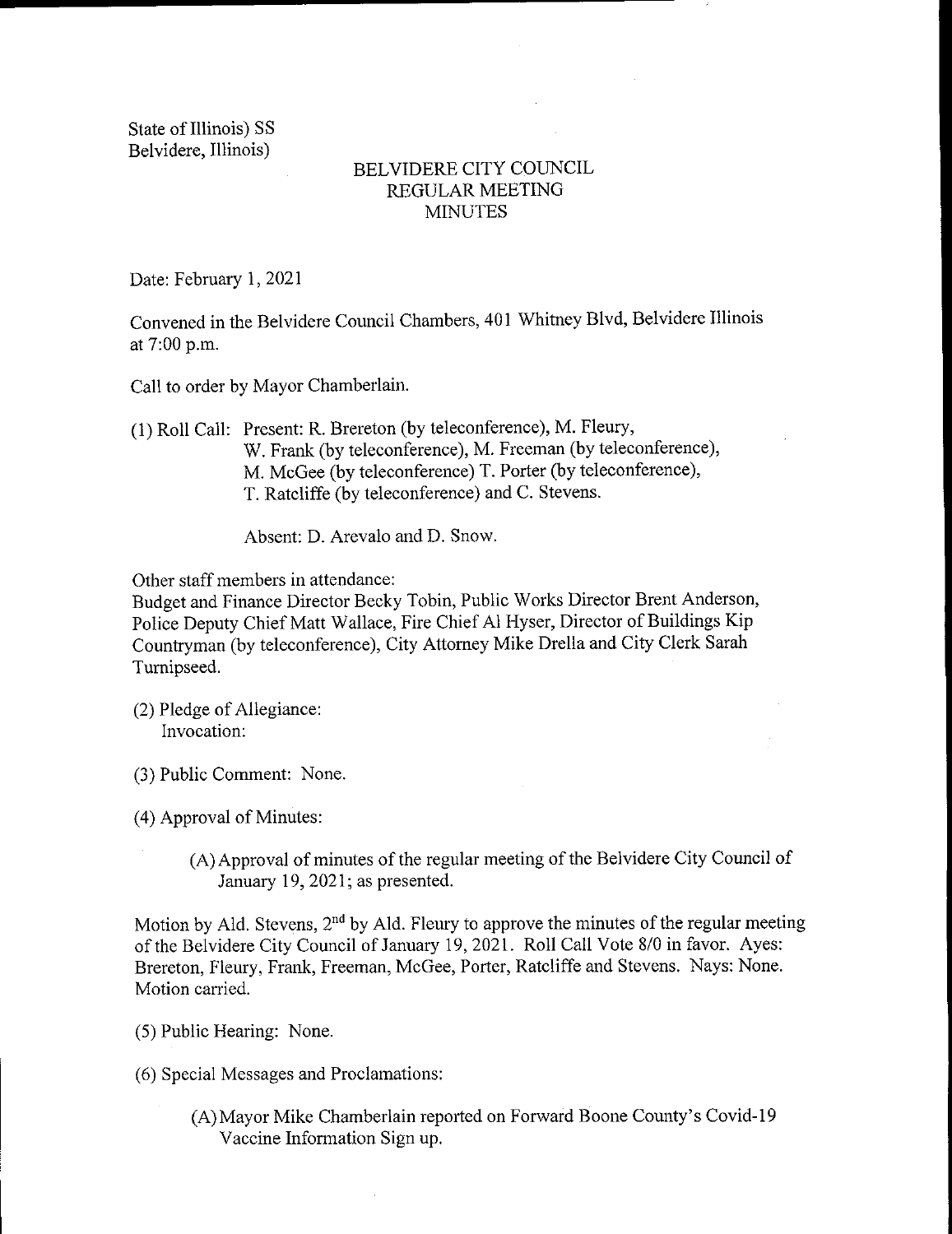7) Approval of Expenditures: None.

8) Committee Reports and Minutes of City Officers:

A) Minutes of Committee of the Whole— Public Safety, Finance & Personnel of January 25, 2021; as presented.

Motion by Ald. Stevens,  $2<sup>nd</sup>$  by Ald. Fleury to approve the minutes of Committee of the Whole—Public Safety and Finance and Personnel of January 25, 2021. Discussion took place. Roll Call Vote: 8/0 in favor. Ayes: Fleury, Frank, Freeman, McGee, Porter, Ratcliffe, Stevens and Brereton. Nays: None. Motion carried.

- 9) Unfinished Business:
	- (A) Ord.  $#519H 2^{nd}$  Reading: An Ordinance Authorizing the Sale of Certain Personal Property (Public Works 1979 CAT 920 End Loader).

Motion by Ald. Stevens,  $2<sup>nd</sup>$  by Ald. Fleury to pass Ordinance #519H. Discussion took place. Roll Call Vote: 8/0 in favor. Ayes: Frank, Freeman, McGee, Porter, Ratcliffe, Stevens, Brereton and Fleury. Nays: None. Motion carried.

10) New Business:

 $(A)$  Res. #2021-1 – A Resolution Authorizing the Execution of a Letter of Credit with Midland States Bank Guaranteeing Payment to Philadelphia Insurance Company.

Motion by Ald. Stevens, 2<sup>nd</sup> by Ald. Fleury to adopt Res. # 2021-1. Roll Call Vote: 8/0 in favor. Discussion took place. Ayes: Freeman, McGee, Porter, Ratcliffe, Stevens, Brereton, Fleury and Frank. Nays: None. Motion carried.

 $(B)$  Res. #2021-2 – Release of Certain Executive Session Minutes Pursuant to 5ILCS 120/1 Et. Seq.

Motion by Ald. Stevens, 2<sup>nd</sup> by Ald. Fleury to adopt Res. #2021-2. Roll Call Vote: 8/0 in favor. Ayes: McGee, Porter, Ratcliffe, Stevens, Brereton, Fleury, Frank and Freeman. Nays: None. Motion carried.

Motions forwarded from Committee of the Whole— Public Safety, Finance & Personnel of January 25, 2021.

A) Motion to authorize the surgery and rehabilitation for K-9 Shep in accordance with the medical plan not to exceed \$4,080.00. Roll Call Vote: 8/0 in favor. Ayes: Porter, Ratcliffe, Stevens, Brereton, Fleury, Frank, Freeman and McGee. Nays: None. Motion carried.